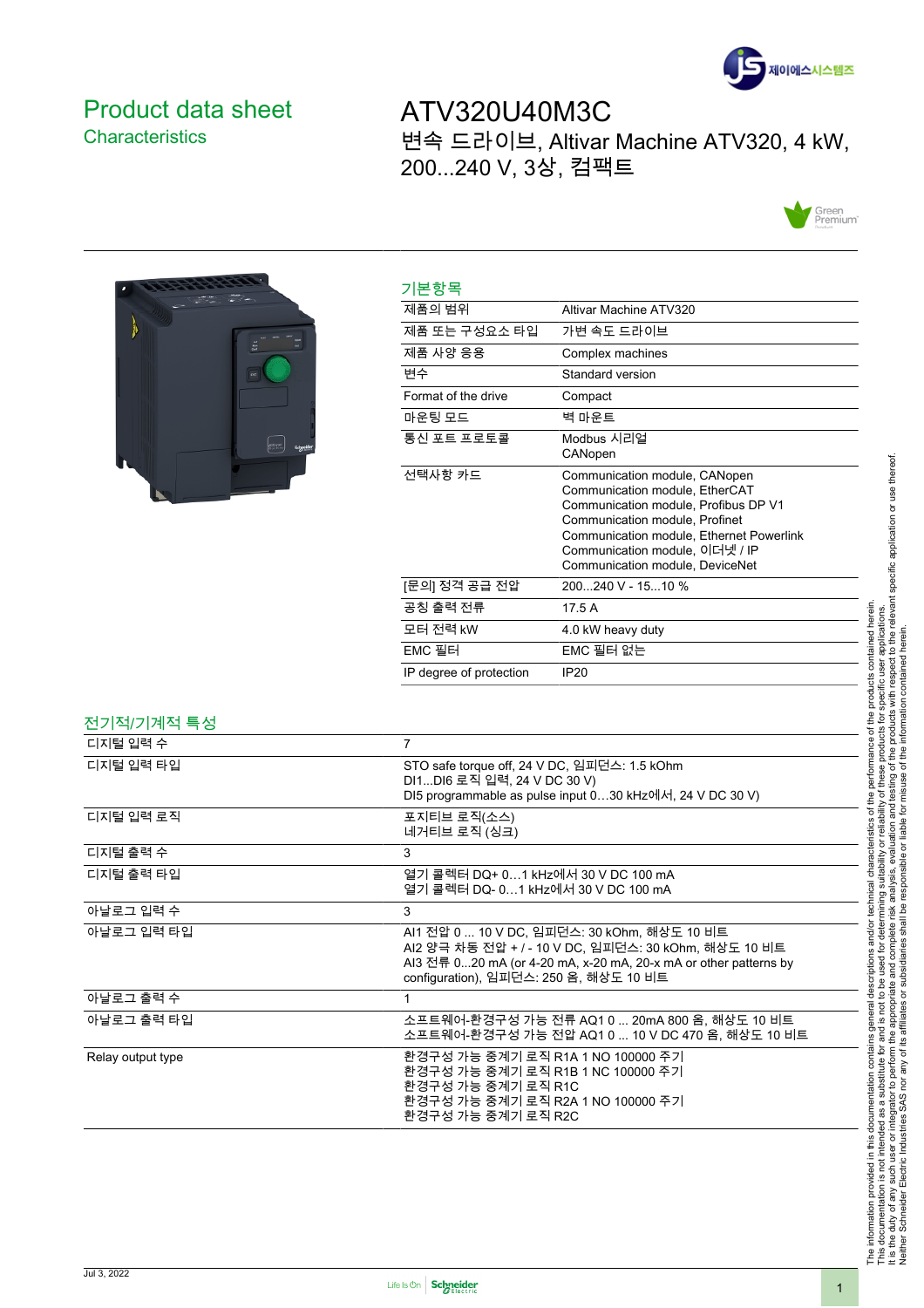| 최대 전환 전류                                                   | 중계기 출력 R1A, R1B, R1C 위에,중에 저항성 부하, cos phi = 1 3 A 에서 250 V                                                           |
|------------------------------------------------------------|-----------------------------------------------------------------------------------------------------------------------|
|                                                            | AC<br>중계기 출력 R1A, R1B, R1C 위에,중에 저항성 부하, cos phi = 1 3 A 에서 30 V                                                      |
|                                                            | DC<br>중계기 출력 R1A, R1B, R1C, R2A, R2C 위에,중에 유도형 부하, cos phi = 0.4                                                      |
|                                                            | 7 ms 2 A 에서 250 V AC                                                                                                  |
|                                                            | 중계기 출력 R1A, R1B, R1C, R2A, R2C 위에,중에 유도형 부하, cos phi = 0.4<br>7 ms 2 A 에서 30 V DC                                     |
|                                                            | 중계기 출력 R2A, R2C 위에,중에 저항성 부하, cos phi = 1 5 A 에서 250 V AC<br>중계기 출력 R2A, R2C 위에,중에 저항성 부하, cos phi = 1 5 A 에서 30 V DC |
| 최소 저환 저류                                                   | 중계기 출력 R1A, R1B, R1C, R2A, R2C 5 mA 에서 24 V DC                                                                        |
| 액세스의 방법                                                    | 슬레이브 CANopen                                                                                                          |
| 4 quadrant operation possible                              | True                                                                                                                  |
| 비동기화 모터 제어 프로파일                                            | 전압 / 주파수 비율, 5 포인트                                                                                                    |
|                                                            | 센서없이 자속 벡터 제어, 표준<br>전압 / 주파수 비율 - 에너지 절약, 이차 U / F                                                                   |
|                                                            | Flux vector control without sensor - Energy Saving                                                                    |
|                                                            | 전압 / 주파수 비율, 2 포인트                                                                                                    |
| 동기화 모터 제어 프로파일                                             | Vector control without sensor                                                                                         |
| Maximum output frequency<br>순간 과토크                         | 0.599 kHz에서<br>170200 % 공칭 모터 토크의                                                                                     |
| 가속 및 감속 램프                                                 | Linear                                                                                                                |
|                                                            | U                                                                                                                     |
|                                                            | S<br><b>CUS</b>                                                                                                       |
|                                                            | Ramp switching                                                                                                        |
|                                                            | Acceleration/Deceleration ramp adaptation<br>Acceleration/deceleration automatic stop with DC injection               |
| 모터 슬립 보상                                                   | 부하는 무엇이든 자동                                                                                                           |
|                                                            | Adjustable 0300 %                                                                                                     |
|                                                            | 전압/주파수 속도 (2 또는 5 포인트)에서 사용 불가                                                                                        |
| 전환 주파수                                                     | 216 kHz 조정 가능<br>416 kHz 있는                                                                                           |
| 공칭 전환 주파수                                                  | 4 kHz                                                                                                                 |
| 정지 상태로 제동                                                  | DC 주입에 의함                                                                                                             |
| Brake chopper integrated                                   | True                                                                                                                  |
| 라인 전류                                                      | 23.8 A 에서 200 V heavy duty)                                                                                           |
|                                                            | 19.9 A 에서 240 V heavy duty)                                                                                           |
| 상(phase)당 최대 입력 전류                                         | 23.8 A                                                                                                                |
| Maximum output voltage                                     | 240 V                                                                                                                 |
| 피상전력                                                       | 8.3 KVA 에서 240 V heavy duty)                                                                                          |
| 네트워크 주파수<br>Relative symmetric network frequency tolerance | 5060 Hz<br>5 %                                                                                                        |
| 최대 예상 라인 Isc                                               | <b>5 KA</b>                                                                                                           |
| Base load current at high overload                         | 17.0 A                                                                                                                |
| W 단위의 전력 소모                                                | 팬(fan) 140 W 에서 200 V 4 kHz                                                                                           |
| With safety function Safely Limited Speed (SLS)            | True                                                                                                                  |
| With safety function Safe brake management (SBC/           | False                                                                                                                 |
| SBT)                                                       |                                                                                                                       |
| With safety function Safe Operating Stop (SOS)             | False                                                                                                                 |
| With safety function Safe Position (SP)                    | False                                                                                                                 |
| With safety function Safe programmable logic               | False                                                                                                                 |
| With safety function Safe Speed Monitor (SSM)              | False                                                                                                                 |
| With safety function Safe Stop 1 (SS1)                     | True                                                                                                                  |
| With sft fct Safe Stop 2 (SS2)                             | False                                                                                                                 |
| With safety function Safe torque off (STO)                 | True                                                                                                                  |
| With safety function Safely Limited Position (SLP)         | False                                                                                                                 |
| With safety function Safe Direction (SDI)                  | False                                                                                                                 |
| 보호 타입                                                      | 입력 상 제동 드라이브<br>출력 상 및 접지 간 과전류 드라이브                                                                                  |
|                                                            | 과열 방지 드라이브<br>모터 상 간 단락 회로 드라이브                                                                                       |
|                                                            | 열 보호 드라이브                                                                                                             |
| 너비                                                         | 140 mm                                                                                                                |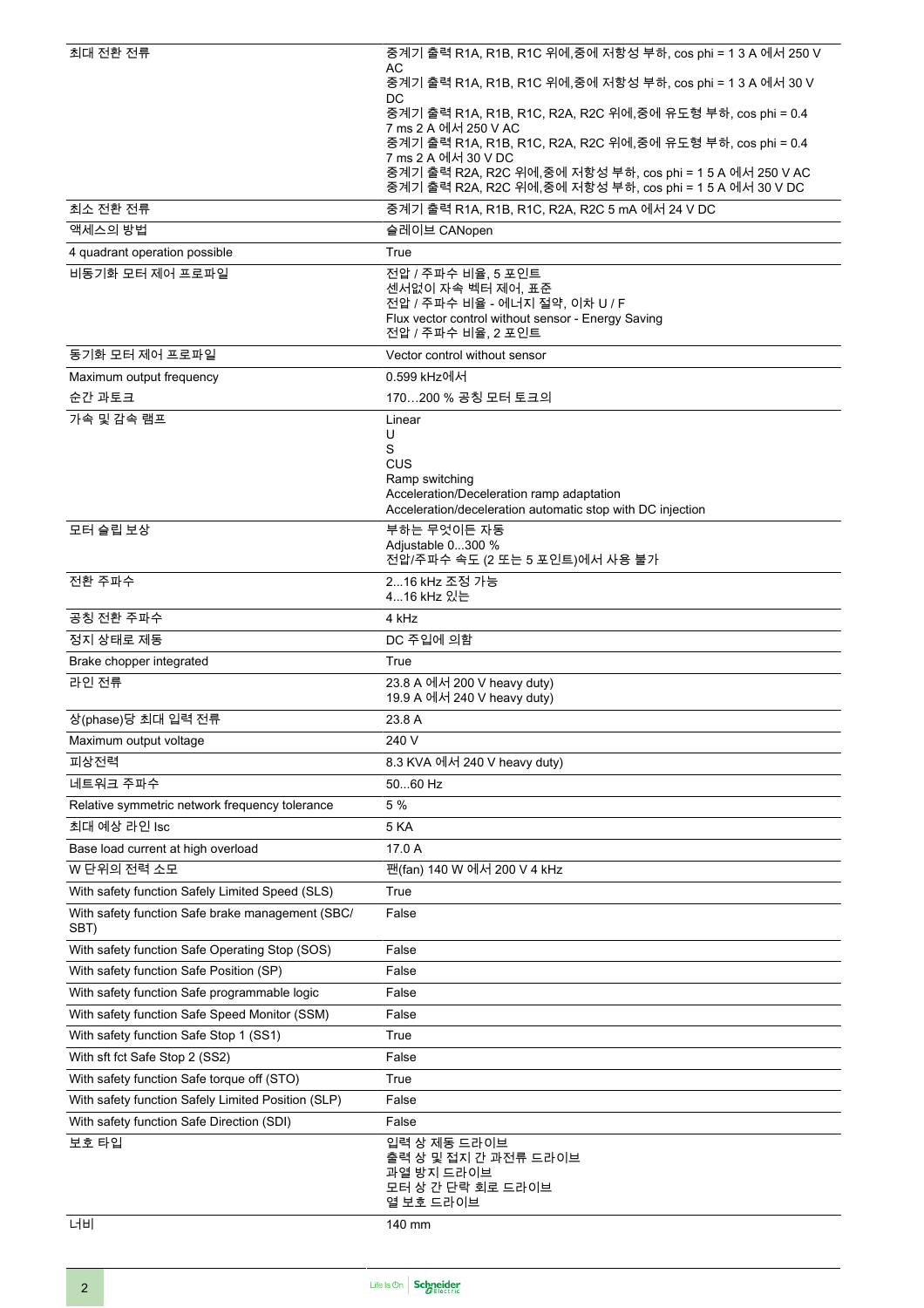| 높이                                                                  | 184.0 mm                                                                                                                                                                                                                                                                                   |
|---------------------------------------------------------------------|--------------------------------------------------------------------------------------------------------------------------------------------------------------------------------------------------------------------------------------------------------------------------------------------|
| 깊이                                                                  | 158.0 mm                                                                                                                                                                                                                                                                                   |
| 제품 무게                                                               | 2.2 kg                                                                                                                                                                                                                                                                                     |
|                                                                     |                                                                                                                                                                                                                                                                                            |
| 사용환경                                                                |                                                                                                                                                                                                                                                                                            |
| 구동 포지션                                                              | 수직 +/- 10 도                                                                                                                                                                                                                                                                                |
| 제품 인증                                                               | <b>CE</b><br><b>ATEX</b><br><b>NOM</b><br><b>GOST</b><br>EAC<br><b>RCM</b><br>КC                                                                                                                                                                                                           |
| 마킹                                                                  | <b>CE</b><br><b>ATEX</b><br>UL<br><b>CSA</b><br>EAC<br><b>RCM</b>                                                                                                                                                                                                                          |
| 표준                                                                  | EN / IEC 61800-5-1                                                                                                                                                                                                                                                                         |
| 전자기 적합성                                                             | 정전기 방전 면역 테스트 레벨 3 일치되는 IEC 61000-4-2<br>복사 라디오-주파수 전자기성 장 면역 테스트 레벨 3 일치되는 IEC 61000-4-3<br>전기적 순간 과도상태/파열 면역 테스트 레벨 4 일치되는 IEC 61000-4-4<br>1.2/50 µs - 8/20 µs 서지 면역 테스트 레벨 3 일치되는 IEC 61000-4-5<br>전도된 라디오-주파수 면역 테스트 레벨 3 일치되는 IEC 61000-4-6<br>전압 저하 및 간섭 면역 테스트 일치되는 IEC 61000-4-11 |
| Environmental class (during operation)                              | Class 3C3 according to IEC 60721-3-3<br>Class 3S2 according to IEC 60721-3-3                                                                                                                                                                                                               |
| Maximum acceleration under shock impact (during<br>operation)       | 150 $m/s2$ at 11 ms                                                                                                                                                                                                                                                                        |
| Maximum acceleration under vibrational stress<br>(during operation) | 10 m/s <sup>2</sup> at 13200 Hz                                                                                                                                                                                                                                                            |
| Maximum deflection under vibratory load (during<br>operation)       | 1.5 mm at 213 Hz                                                                                                                                                                                                                                                                           |
| Permitted relative humidity (during operation)                      | Class 3K5 according to EN 60721-3                                                                                                                                                                                                                                                          |
| Volume of cooling air                                               | 16.4 m3 / H                                                                                                                                                                                                                                                                                |
| 과전압 카테고리                                                            | Ш                                                                                                                                                                                                                                                                                          |
| 조절 루프                                                               | Adjustable PID regulator                                                                                                                                                                                                                                                                   |
| 속도 정확성                                                              | 공칭 슬립의 +/- 10 % 0.2 Tn ~ Tn                                                                                                                                                                                                                                                                |
| 오염 정도                                                               | 0                                                                                                                                                                                                                                                                                          |
| Ambient air transport temperature                                   | $-2570 °C$                                                                                                                                                                                                                                                                                 |
| 사용온도                                                                | -1050 °C 출력감세 없는<br>5060 °C 있는                                                                                                                                                                                                                                                             |
| 저장온도                                                                | $-2570$ °C                                                                                                                                                                                                                                                                                 |
|                                                                     |                                                                                                                                                                                                                                                                                            |

## 포장 단위

| 패키지 유형 1    | <b>PCE</b> |
|-------------|------------|
| 패키지 1의 단위 수 | 1          |
| 패키지 1 무게    | 2.605 kg   |
| 패키지 1 높이    | 24.5 cm    |
| 패키지 1 너비    | 19 cm      |
| 패키지 1 길이    | 26.8 cm    |
| 패키지 유형 2    | P06        |
| 패키지 2의 단위 수 | 12         |
| 패키지 2 무게    | 44.26 kg   |
| 패키지 2 높이    | 73.5 cm    |
| 패키지 2 폭     | 60 cm      |
| 패키지 2 길이    | 80 cm      |
| 패키지 3 높이    | 80 cm      |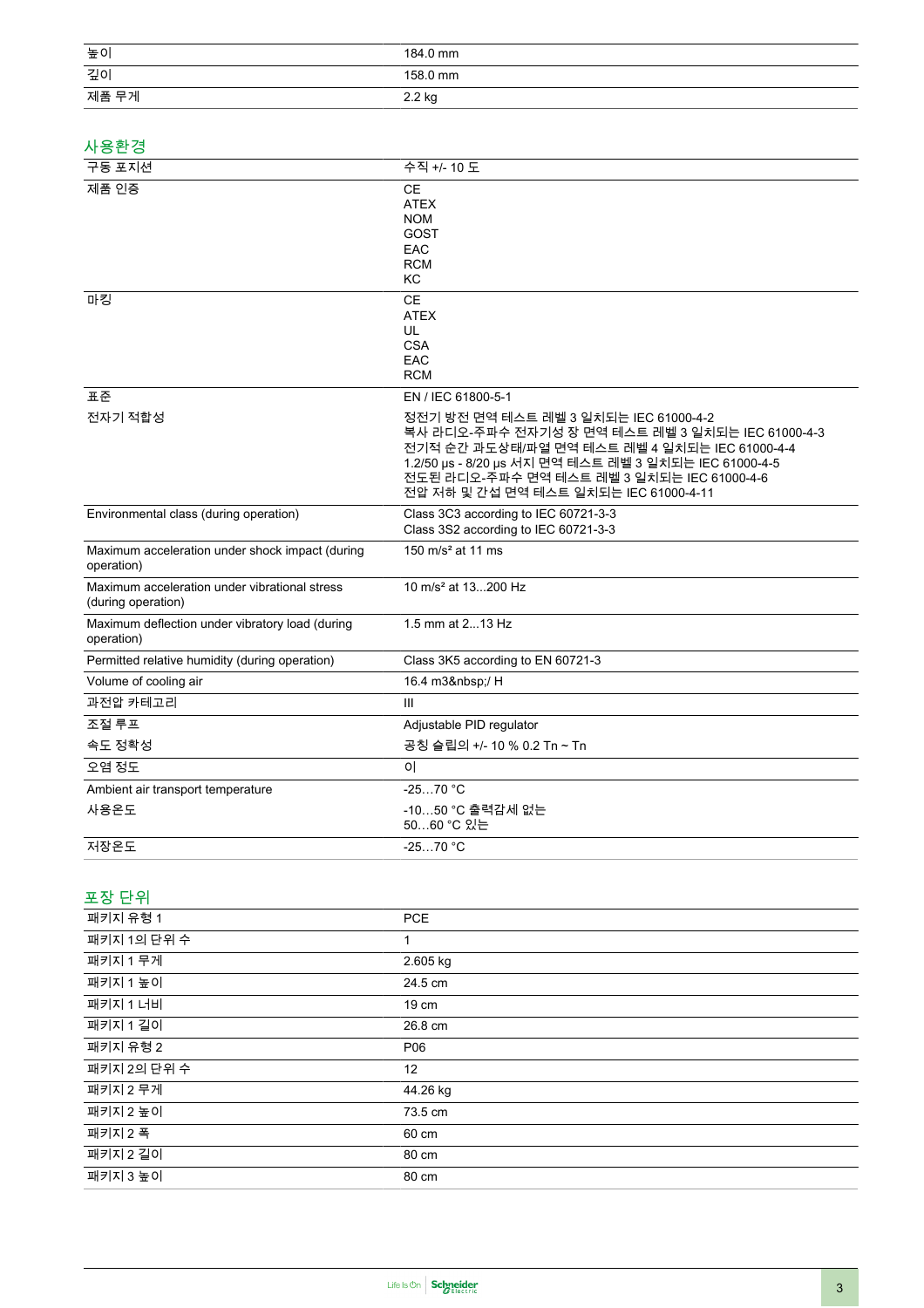## 상품의 지속 가능성

| 지속 가능성 제공 상태 | Green Premium 제품                                            |
|--------------|-------------------------------------------------------------|
| REACh 규정     | LY REACh 선언                                                 |
| EU RoHS 지침   | 선제 준수(EU RoHS 법적 범위 외 제품) <mark>ધ</mark> ೌEU RoHS 선언        |
| 수은 없음        | 예                                                           |
| RoHS 면제 정보   | 的。                                                          |
| 중국 RoHS 규정   | ■ 중국 RoHS 선언                                                |
| 환경 공시        | ■ 제품 환경 프로필                                                 |
| 순환성 프로필      | ■ 수명 종료 정보                                                  |
| <b>WEEE</b>  | 이 제품은 EU 시장에서 특정 폐기물 수집 절차에 따라 폐기되어야 하며, 휴지통에<br>버려서는 안됩니다. |
| 업그레이드 가능성    | 업그레이드된 구성 요소 이용 가능                                          |

#### 계약 보증

| 보증 | 18 개월 |
|----|-------|
|    |       |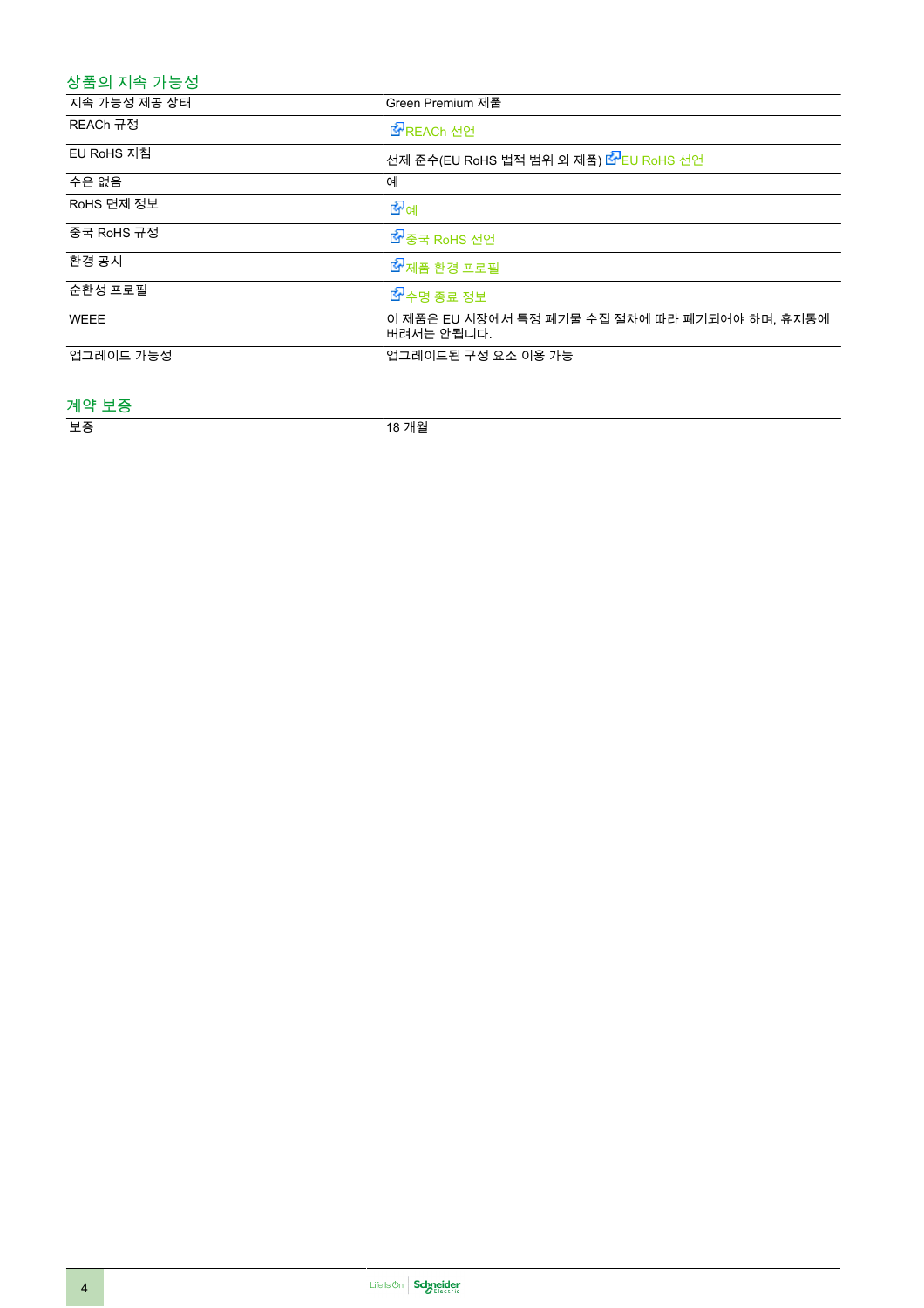## Product data sheet Dimensions Drawings

# ATV320U40M3C

### **Dimensions**



#### Right View, Front View and Front View with EMC Plate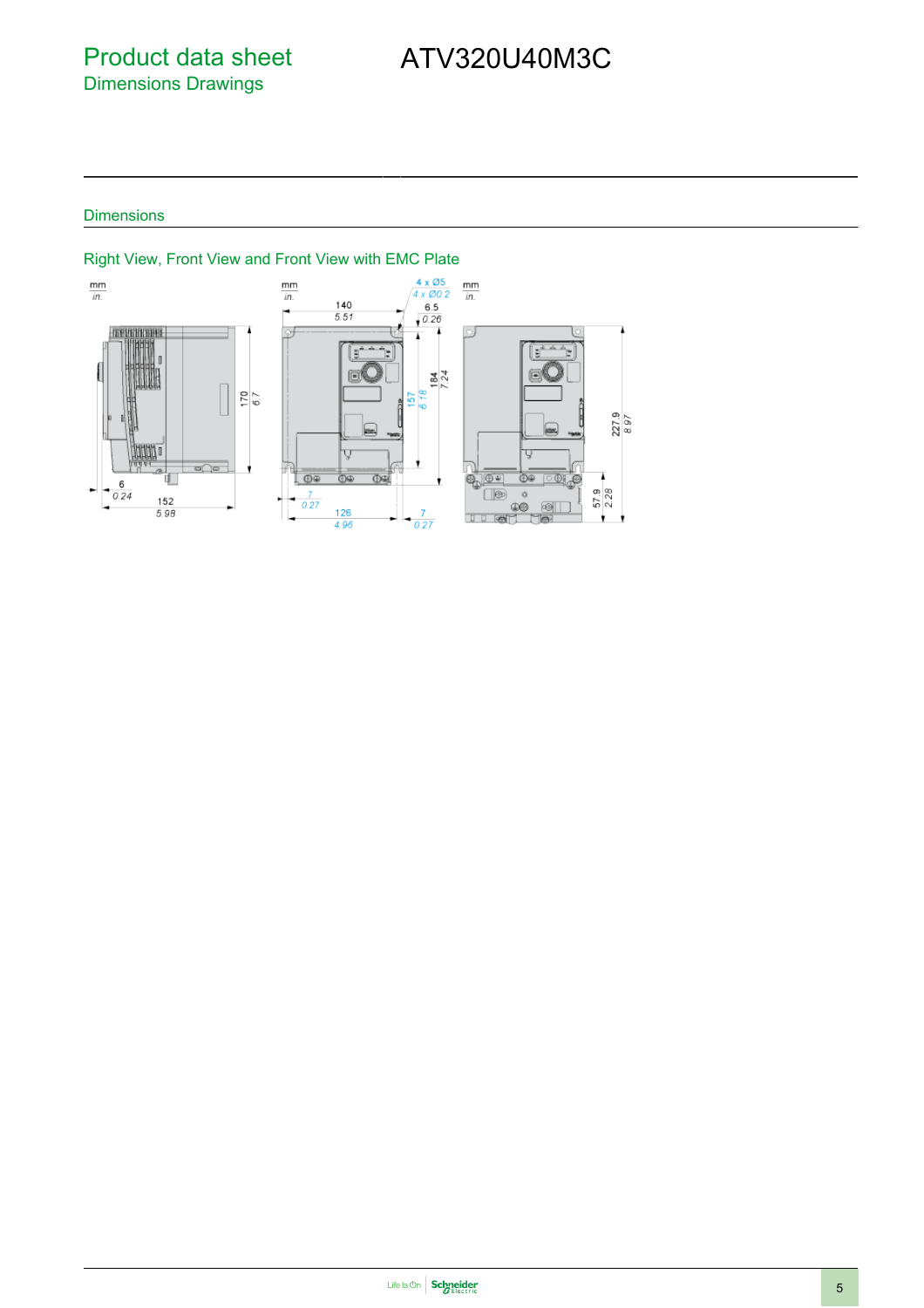# ATV320U40M3C

### Mounting Types

Mounting Type A: Individual with Ventilation Cover



Only Possible at Ambient Temperature Less or Equal to 50 °C (122 °F)

Mounting Type B: Side by Side, Ventilation Cover Removed



Mounting Type C: Individual, Ventilation Cover Removed



For Operation at Ambient Temperature Above 50 °C (122 °F)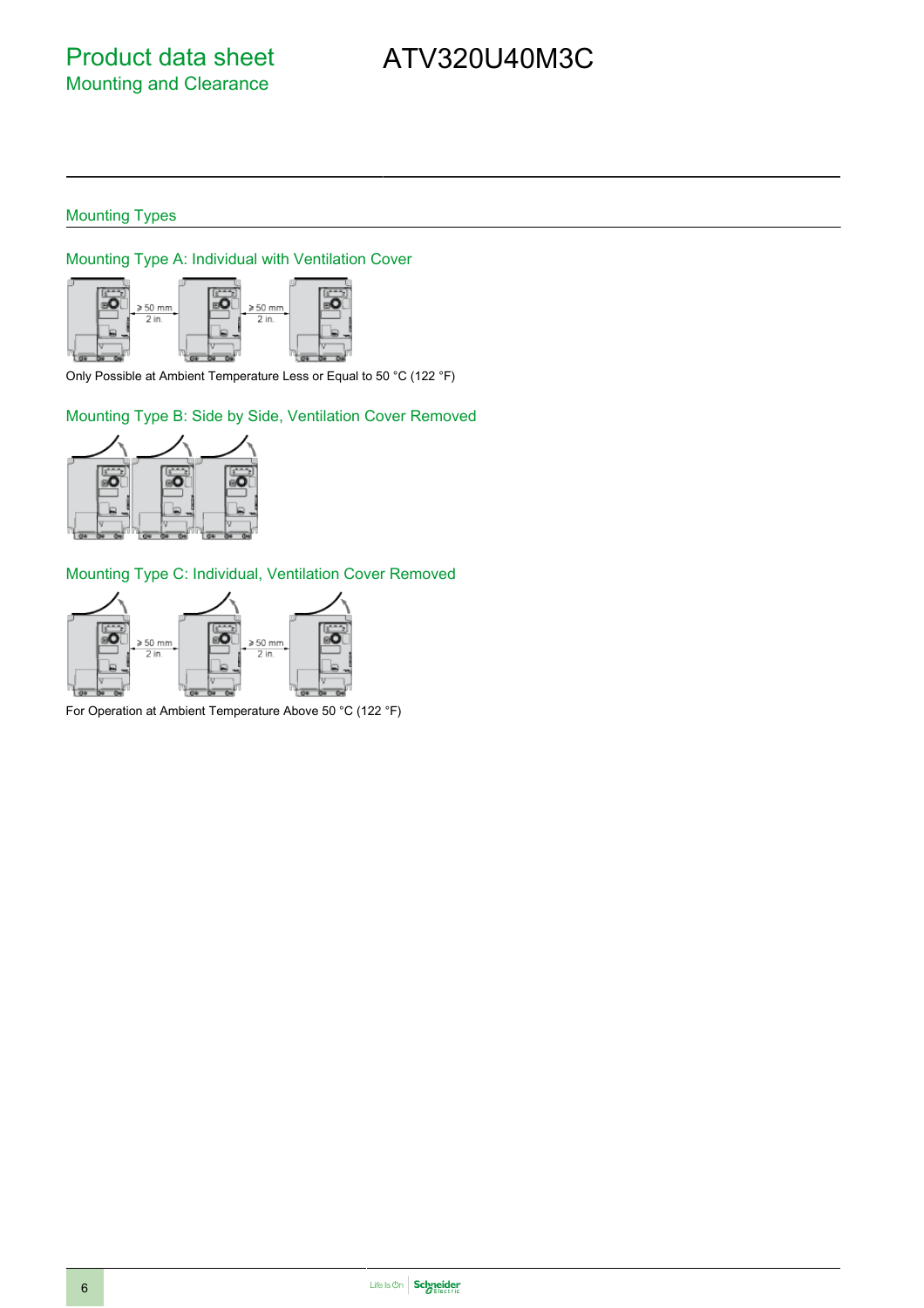# ATV320U40M3C

#### Connection Diagrams

#### Diagram with Line Contactor

Connection diagrams conforming to standards ISO13849 category 1 and IEC/EN 61508 capacity SIL1, stopping category 0 in accordance with standard IEC/EN 60204-1.



(1) Line choke (if used)

(2) Fault relay contacts, for remote signaling of drive status

#### Diagram with Switch Disconnect

Connection diagrams conforming to standards EN 954-1 category 1 and IEC/EN 61508 capacity SIL1, stopping category 0 in accordance with standard IEC/EN 60204-1.



- (1) Line choke (if used)<br>(2) Fault relay contacts,
- Fault relay contacts, for remote signaling of drive status

Control Connection Diagram in Source Mode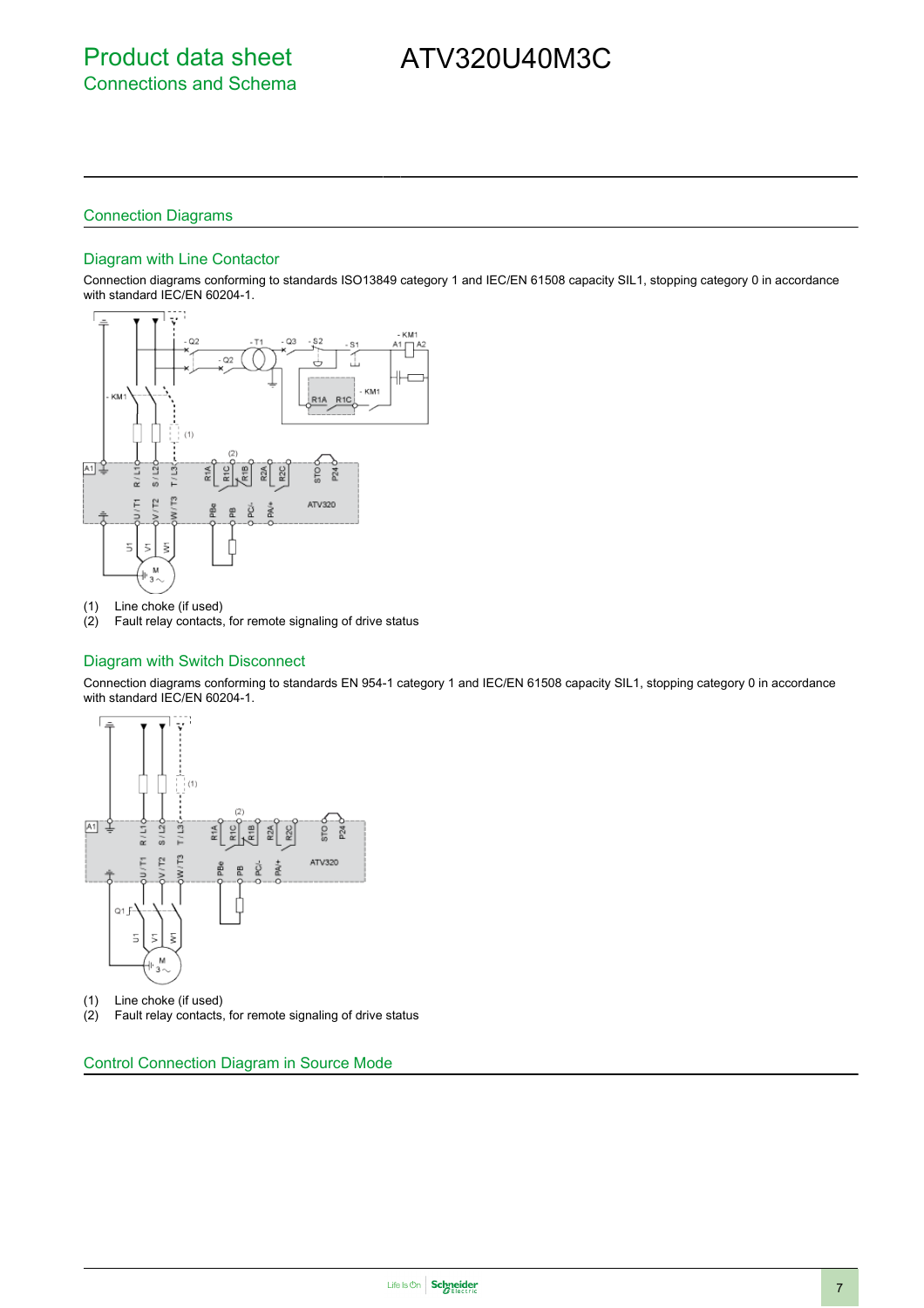

- (1) Analog output<br>(2) Analog inputs<br>(3) Reference pot
- Analog inputs
- (3) Reference potentiometer (10 kOhm maxi)<br>(4) Digital inputs
- Digital inputs

#### Digital Inputs Wiring

The logic input switch (SW1) is used to adapt the operation of the logic inputs to the technology of the programmable controller outputs. Switch SW1 set to "Source" position and use of the output power supply for the DIs.



Switch SW1 set to "Source" position and use of an external power supply for the DIs.<br>ATV320eeeeB



Switch SW1 set to "Sink Int" position and use of the output power supply for the DIs.<br>ATV320eeeeeB

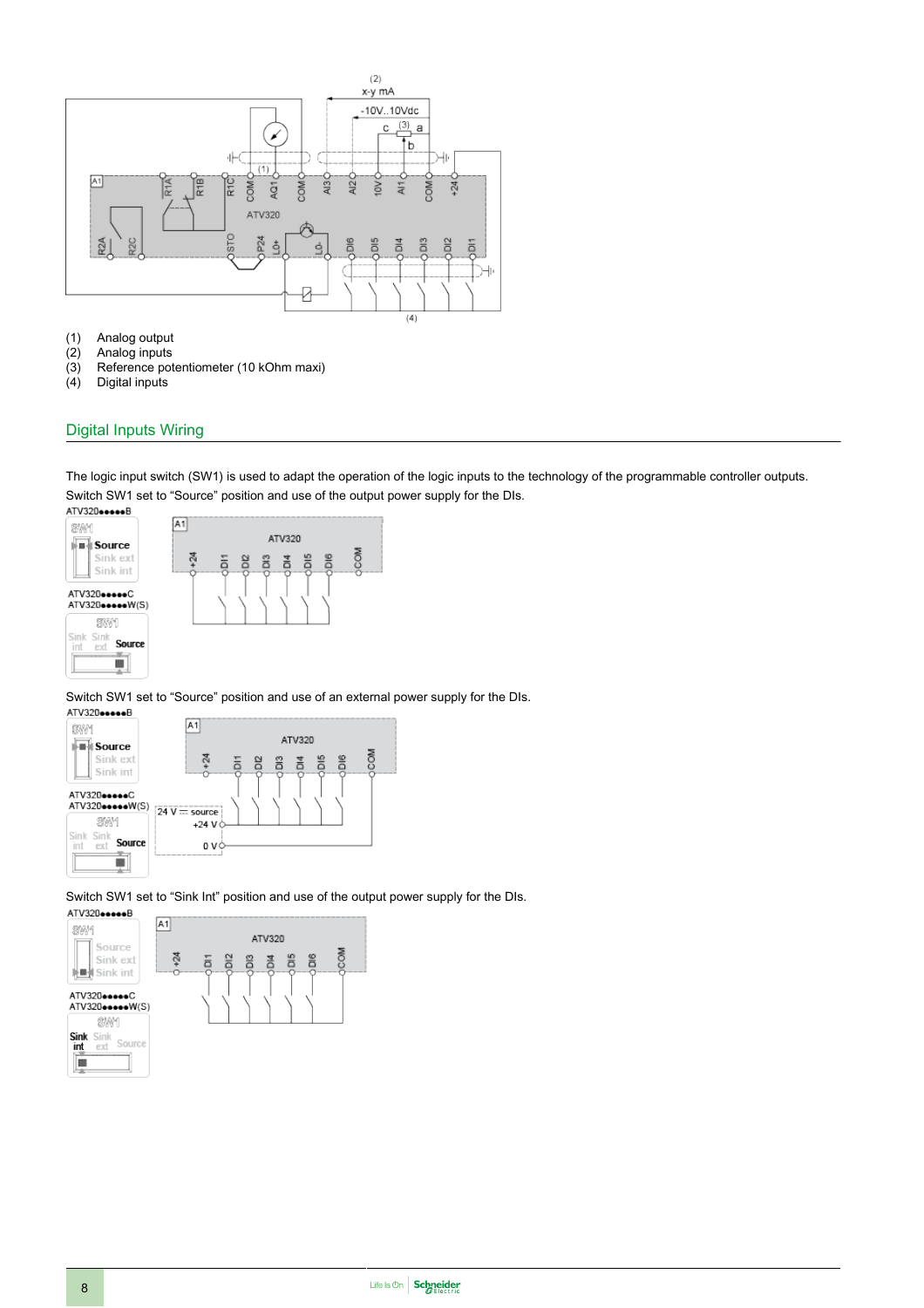# Switch SW1 set to "Sink Ext" position and use of an external power supply for the DIs.